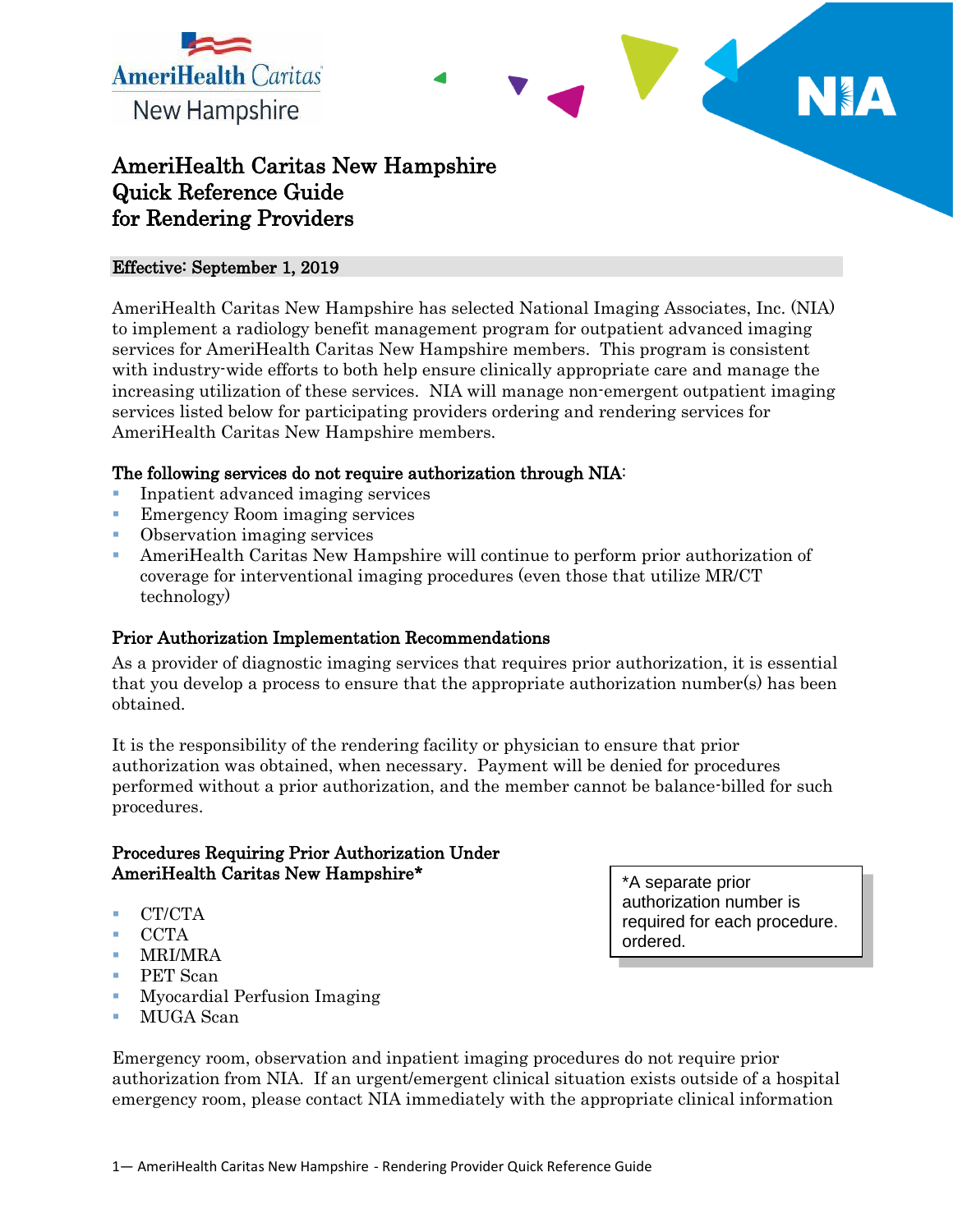for an expedited review. The number to call to obtain a prior authorization is 1-800-424- 4784

Please refer to NIA's website to obtain the AmeriHealth Caritas New Hampshire / NIA Billable CPT® Codes Claim Resolution Matrix for all of the CPT-4 codes that NIA authorizes on behalf of AmeriHealth Caritas New Hampshire.

# Prior Authorization Processes

To ensure that authorization numbers have been obtained, the following processes should be considered.

- Communicate to all personnel involved in outpatient scheduling that prior authorization is required for the above procedures under AmeriHealth Caritas New Hampshire
- If a physician office calls to schedule a patient for a procedure requiring prior authorization, request the authorization number.
- If the referring physician has not obtained prior authorization when required, inform the physician of this requirement and advise him/her to obtain an authorization by visiting NIA's website at [www.RadMD.com,](http://www.radmd.com/) or by calling 1-800-424-4784. You may elect to institute a time period in which to obtain the prior authorization number, e.g., one business day.
- If a patient calls to schedule an appointment for a procedure that requires authorization, and does not have the authorization number, the patient should be directed back to the referring physician who ordered the procedure.
- Authorizations are valid for 30 days from the date of request.

# Checking Authorizations

You can check on the status of patients' authorizations quickly and easily by going to the NIA website, [www.RadMD.com](http://www.radmd.com/) . After obtaining a secure password sign-in to select, the My Exam Requests tab to view all outstanding authorizations.

#### **Quick Contacts**

- Website: www.RadMD.com
- **Toll Free Phone Number: 1-800-424-4784**

Please check both sides of the member's identification card carefully to determine whether an authorization is required.

#### Submitting Claims

Claims will continue to go directly to AmeriHealth Caritas New Hampshire. Please send your claims for imaging procedures to the following address:

AmeriHealth Caritas New Hampshire Attn: Claims Department PO Box 7387 London, KY 40742-7387

Providers are encouraged to use EDI claims submission.

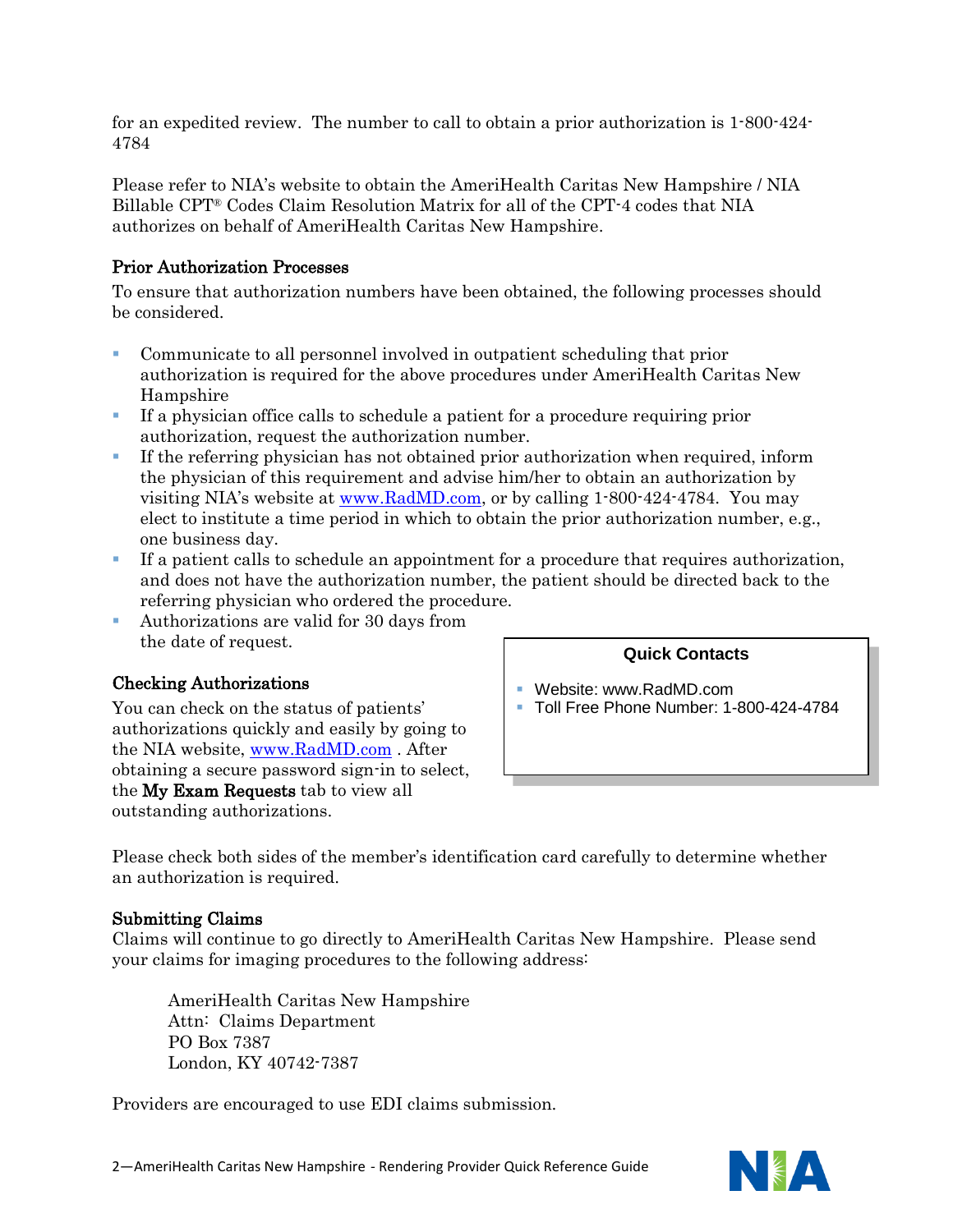AmeriHealth Caritas New Hampshire payer ID number is 87716.

### Frequently Asked Questions

In this section NIA addresses commonly asked questions received from providers.

# Where can I find NIA's Guidelines for Clinical Use of Diagnostic Imaging Procedures?

NIA's Guidelines for Clinical Use of Diagnostic Imaging Procedures can be found on NIA's website at [www.RadMD.com.](http://www.radmd.com/)

#### Is prior authorization necessary if AmeriHealth Caritas New Hampshire is not the member's primary insurance?

Yes.

# What does the NIA authorization number look like?

The NIA authorization number consists of 8 or 9 alpha/numeric characters (e.g., 1234X567). In some cases, the ordering physician may instead receive an NIA tracking number (not the same as an authorization number) if the physician's authorization request is not approved at the time of initial contact. Once the case is reviewed and, if approved, the ordering provider will receive an NIA authorization number. Physicians can use either number to track the status of their request on the RadMD Web site or via our Interactive Voice Response telephone system.

# Who can I contact at NIA for questions, complaints, and appeals, etc.?

Please use the following NIA contacts by type of issue:

- To educate your staff on NIA procedures and to assist you with any provider issues or concerns, contact your NIA Area Provider Relations Manager.
- **Preauthorization and claims payment complaints/appeals: Follow the instructions on** your non-authorization letter or Explanation of Benefit (EOB)/Explanation of Payment (EOP) notification.

# How will referring/ordering physicians know who NIA is?

AmeriHealth Caritas New Hampshire sends orientation materials to referring providers. AmeriHealth Caritas New Hampshire and NIA are also coordinating additional outreach and orientation activities.

# How will NIA direct members to my facility?

NIA actively promotes utilization of quality, cost-effective imaging providers by providing patients and referring physicians' with critical information online and at the point of ordering. Members will soon be able to access information on a number of quality (e.g.,